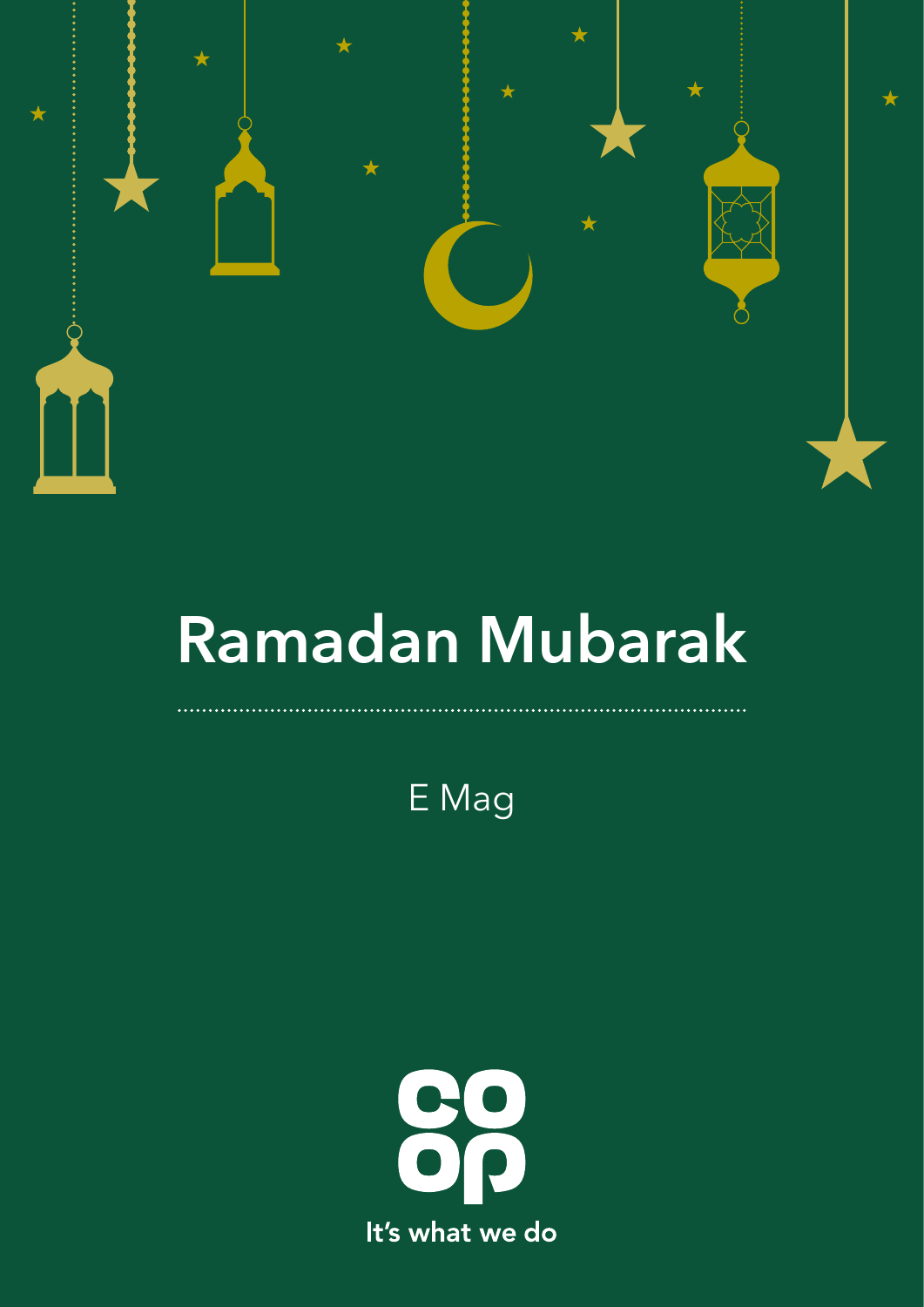

In this E Mag you'll find details for the full calendar of events taking place during Ramadan this year.

There's a great choice of events to get involved with, from cookery and celebrations to joining in with a Co-op fast.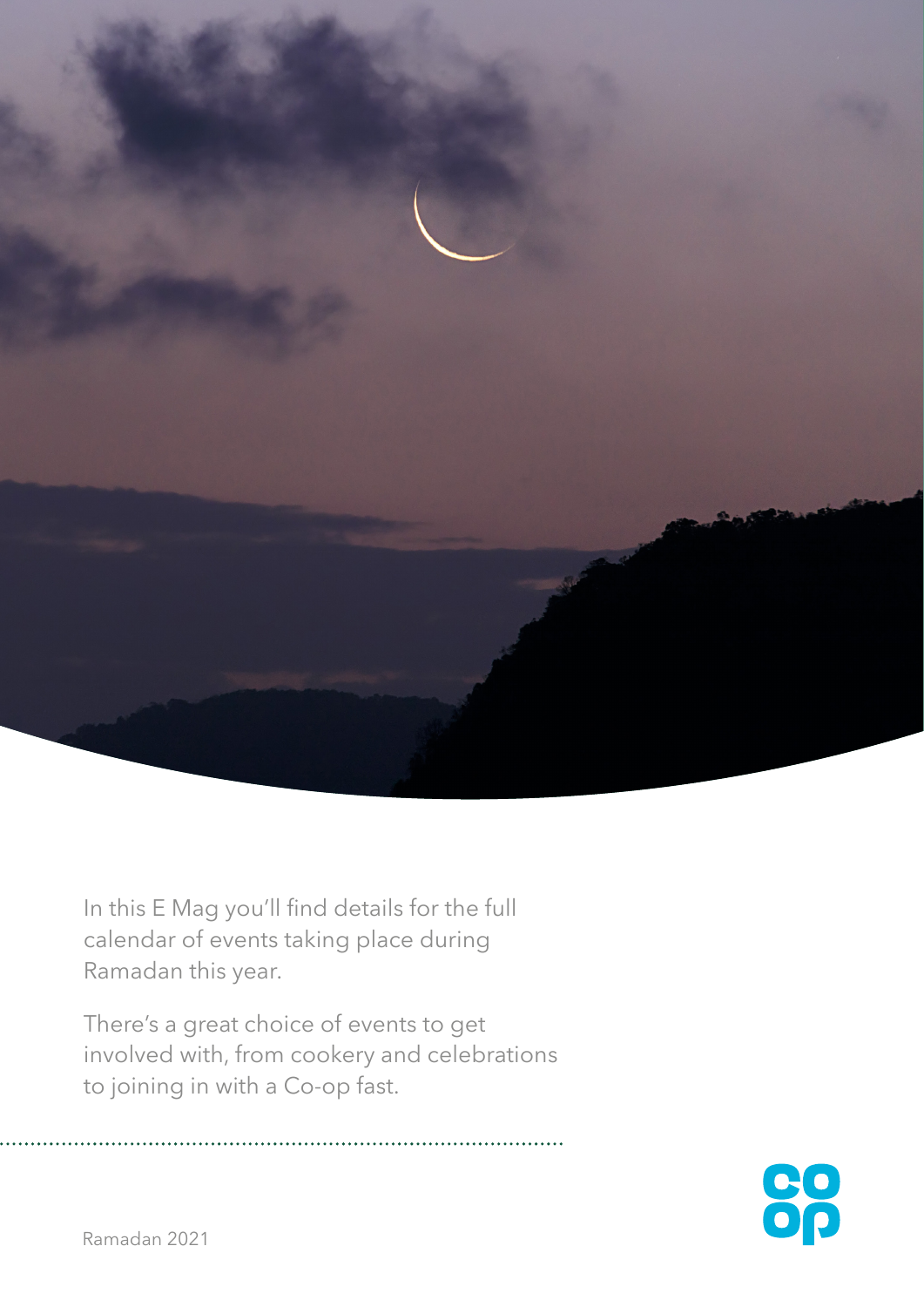

Ramadan is considered one of the holiest months of the year for Muslims, with around 4 million people in the UK observing the season, which lasts on average 30 days based on the Lunar calendar.

During the month of Ramadan, Muslims fast, by not eating food or drinking water, during daylight hours and pray at regular intervals as a means of learning self-control, gratitude, and compassion for those less fortunate.

It's a month of intense spiritual rejuvenation during which Muslims spend extra time re-reading the Qur'an, performing special prayers, fasting and doing good deeds or charitable work.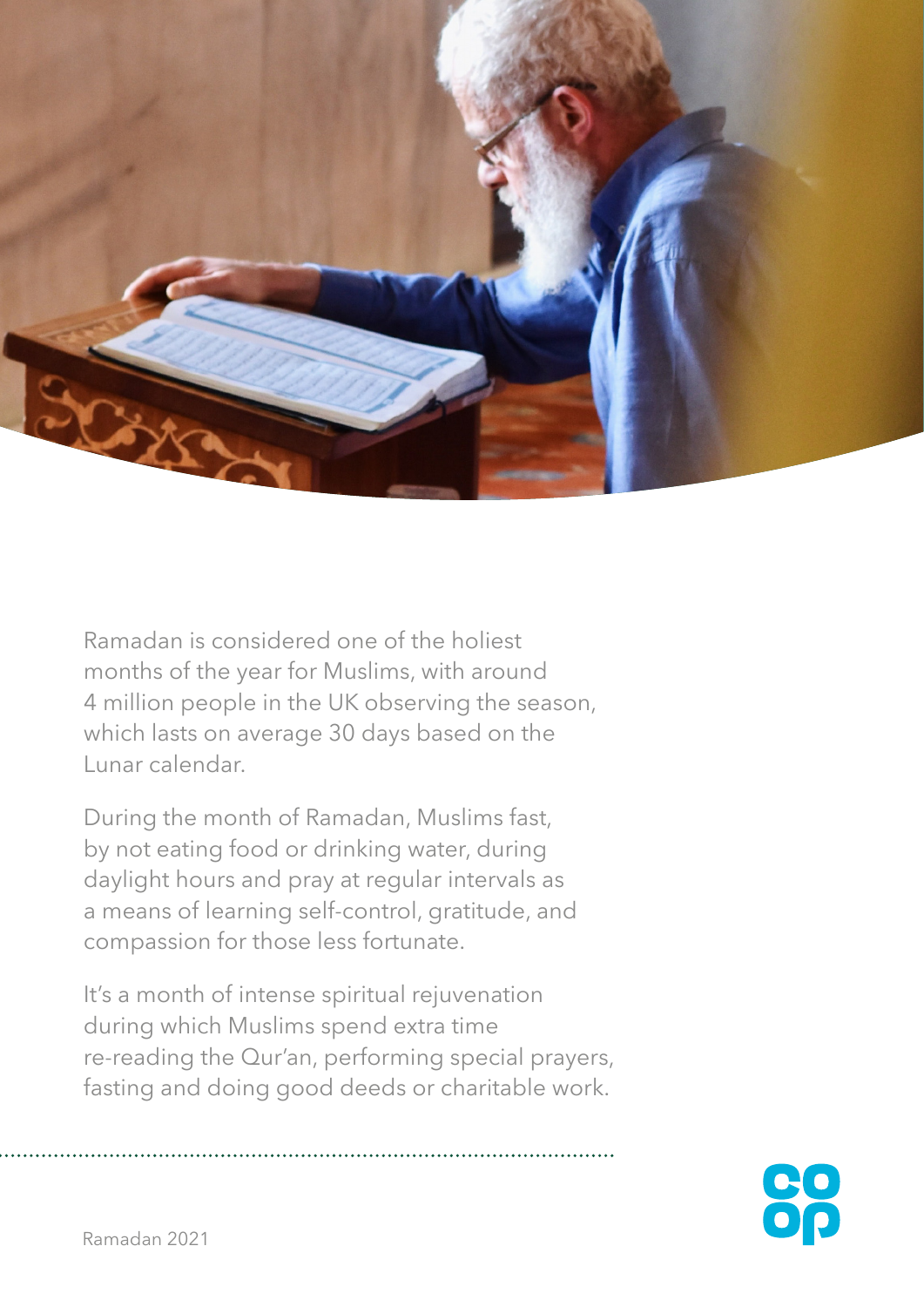# **Schedule of events**

## Looking after your health in Ramadan

#### Wednesday 31st March 2pm - 3pm

We'll be joined by Dr Amir Hannan MBE who will be talking about how best to look after your health during Ramadan. He'll also be addressing any concerns the Black, Asian and Minority Ethnic community may have about the Covid vaccine.

### **[Book here](https://forms.office.com/Pages/ResponsePage.aspx?id=tLdPg01i6E2pdy1GrZeb2bBp5Vks0dlMgpqoXw7e_DFURVpZT0c5ME1LVTlHTTQ5Nk1SWkROVlNORC4u)**

## Get ready for Ramadan with Rise

#### Wednesday 7th April 10am - 11.30am

Join the Rise team to get ready for Ramadan where we'll be talking about what happens during Ramadan, listening to colleague stories and our resident Foodology chef will show you how to cook some traditional Ramadan recipes. We'll also talk about how you, as a leader or peer, can support your fasting colleagues.

## **[Book here](https://forms.office.com/Pages/ResponsePage.aspx?id=tLdPg01i6E2pdy1GrZeb2bBp5Vks0dlMgpqoXw7e_DFUMFZNTzY1TE5SMjM0N0g1VDJKVldJSTZXTS4u)**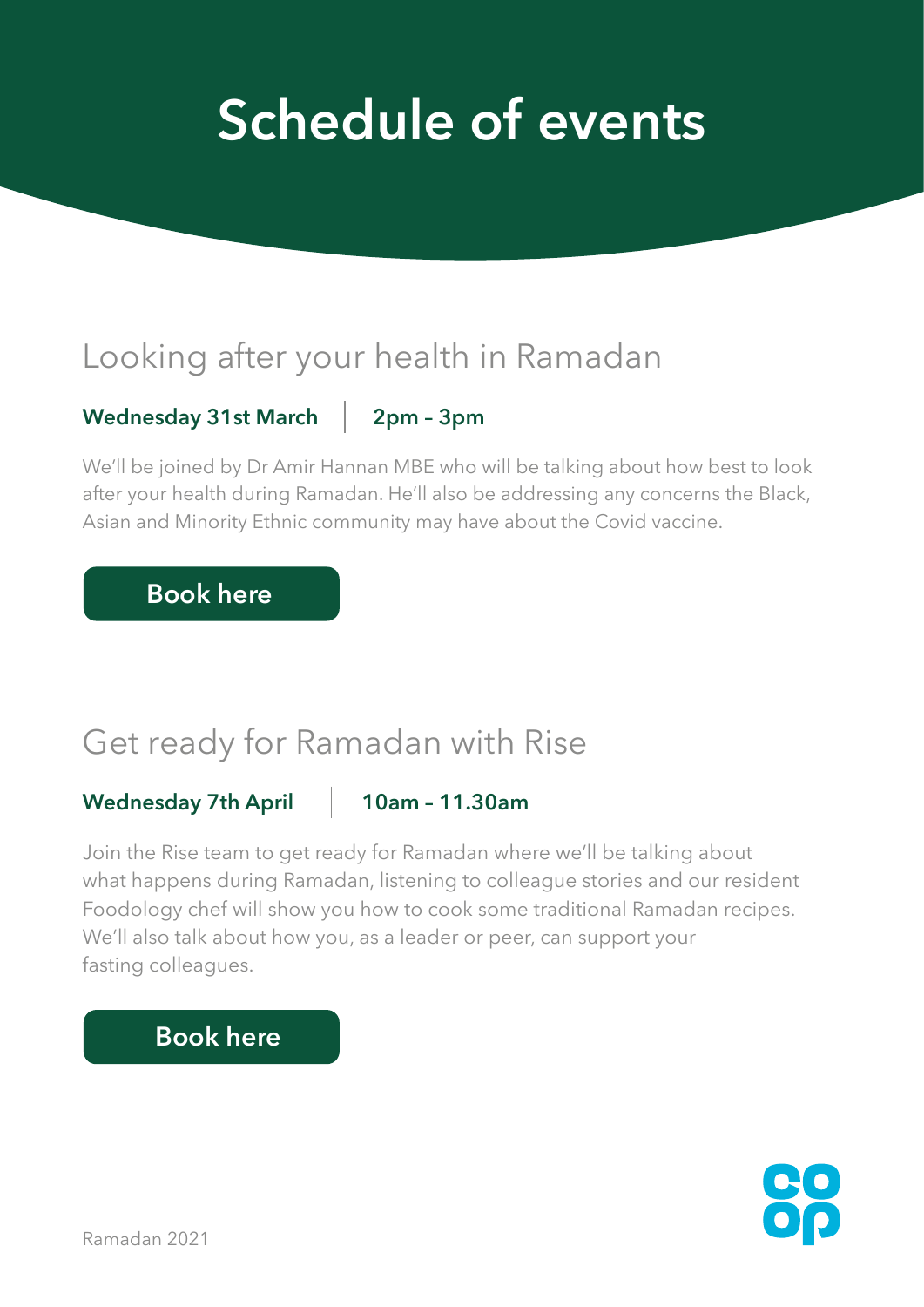# **Schedule of events**

## The Great British Ramadan - what Ramadan really feels like for Muslims and the consumer trends that underpin the season

#### **Wednesday 14th April 1.15pm – 2.15pm**

In this externally led session we will get to know The Great British Ramadan, what the UK's Muslim consumers want, and most importantly how Co-op can create commercial value by engaging with Muslim audiences and practicing meaningful inclusivity. Join us for fun facts, consumer insight, better understanding our colleagues who mark Ramadan, not to mention the huge commercial opportunities of Muslim consumer engagement.

Shelina Janmohamed is the Vice President of Islamic Marketing at Ogilvy, the world's largest advertising and branding agency. She's the author of "Generation M: Young Muslims Changing the World." She's been named as one of the UK's 100 most powerful Muslim women.

### **[Book here](https://forms.office.com/Pages/ResponsePage.aspx?id=tLdPg01i6E2pdy1GrZeb2bBp5Vks0dlMgpqoXw7e_DFUM0xOTTBVM1M4RzZEWDRCV1VISlhXN1BDNS4u)**